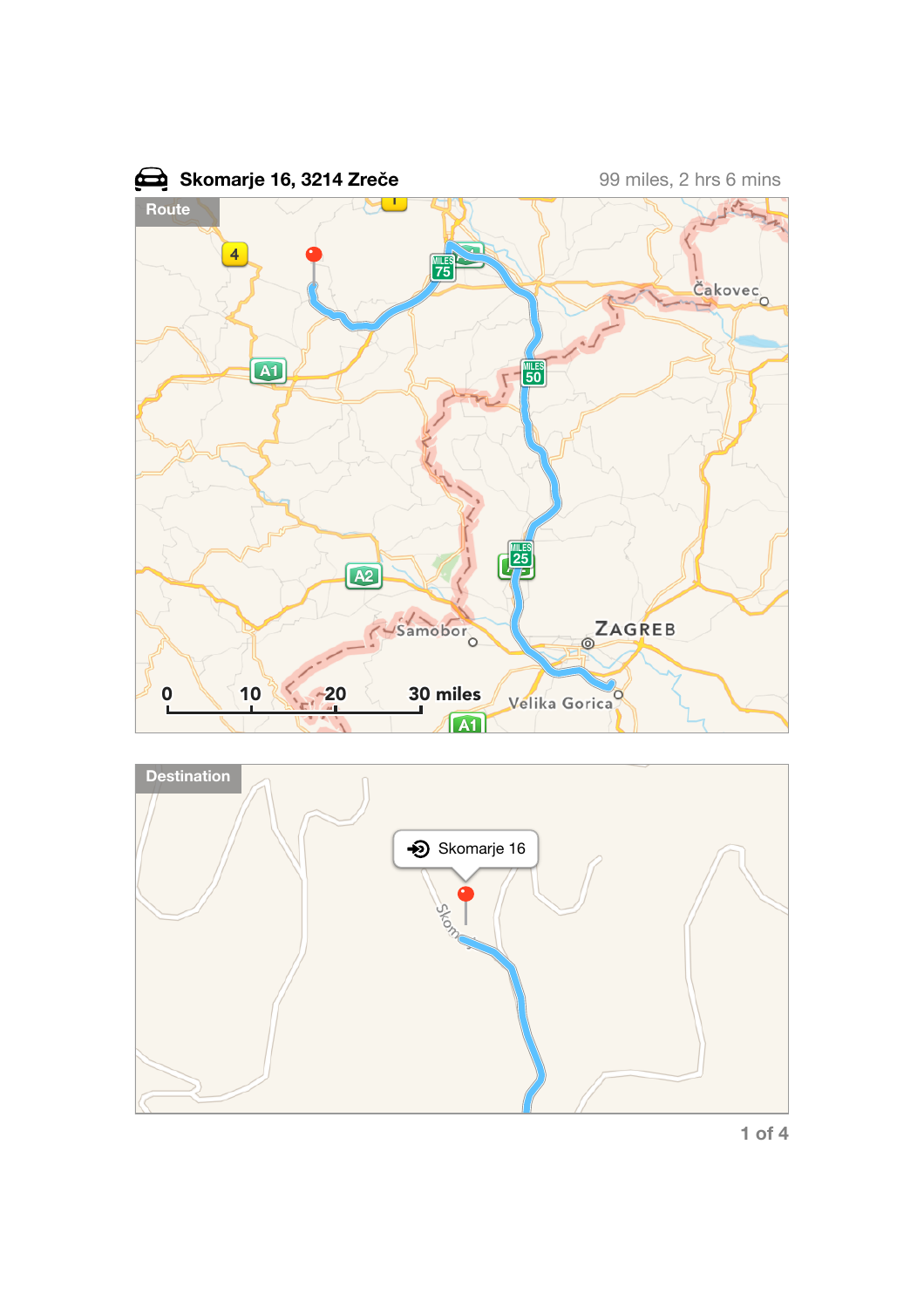| <b>⊉ Skomarje 16, 3214 Zreče</b> |                |                                                                                               |  |
|----------------------------------|----------------|-----------------------------------------------------------------------------------------------|--|
|                                  |                | 99 miles, 2 hrs 6 mins<br><b>Start</b><br>Zagreb International Airport - 10410 Velika Gorica, |  |
| <b>MILES</b><br>0                |                | 0.9 miles<br>Turn right onto Zagrebačka cesta toward Zagreb                                   |  |
| <b>MILES</b><br>0.87             |                | 3.9 miles<br>Turn right to merge onto Obilaznica toward Split, Rijeka                         |  |
| <b>MILES</b><br>4.75             |                | 8.0 miles<br>Take exit toward Maribor, SLO                                                    |  |
| <b>MILES</b><br>13               |                | 38 miles<br>Continue onto 9                                                                   |  |
| <b>MILES</b><br>50               |                | 0.6 miles<br>Continue onto Žetale                                                             |  |
| <b>MILES</b><br>51               |                | 8.5 miles<br>Merge onto A4                                                                    |  |
| <b>MILES</b><br>59               | <b>Council</b> | 12 miles<br>Keep left toward A1, E57                                                          |  |
| <b>MILES</b><br>72               | A <sub>1</sub> | 0.2 miles<br>Take exit to merge onto A1 toward Ljubljana, Celje                               |  |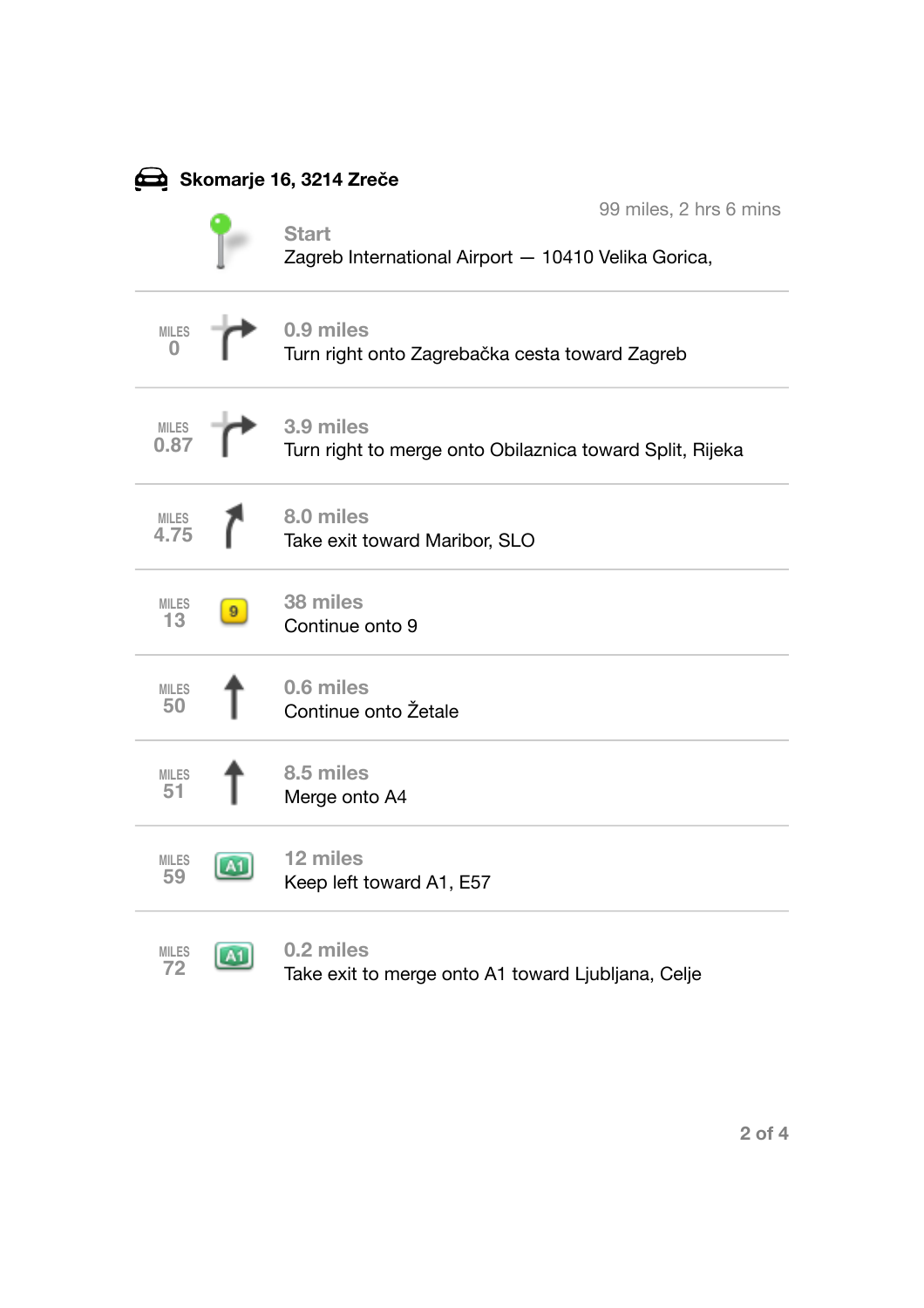| Skomarje 16, 3214 Zreče |  |                                                                   |  |
|-------------------------|--|-------------------------------------------------------------------|--|
|                         |  | 99 miles, 2 hrs 6 mins                                            |  |
| <b>MILES</b><br>72      |  | 14 miles<br>Take exit Slovenske Konjice toward Slovenske Konjice, |  |
| <b>MILES</b><br>86      |  | 0.4 miles<br>Turn right onto 686                                  |  |
| <b>MILES</b><br>86      |  | 0.2 miles<br>At the roundabout, take the second exit onto 430     |  |
| <b>MILES</b><br>86      |  | 2.8 miles<br>At the roundabout, take the second exit onto 430     |  |
| <b>MILES</b><br>89      |  | 2.9 miles<br>At the roundabout, take the first exit onto Križevec |  |
| <b>MILES</b><br>92      |  | 3.0 miles<br>Turn right                                           |  |
| MILES<br>95             |  | 2.5 miles<br>At the end of the road, turn left                    |  |
| <b>MILES</b><br>98      |  | 0.3 miles<br>Turn right onto Hudinja                              |  |
| <b>MILES</b><br>98      |  | 30 yards<br>At the end of the road, turn left                     |  |